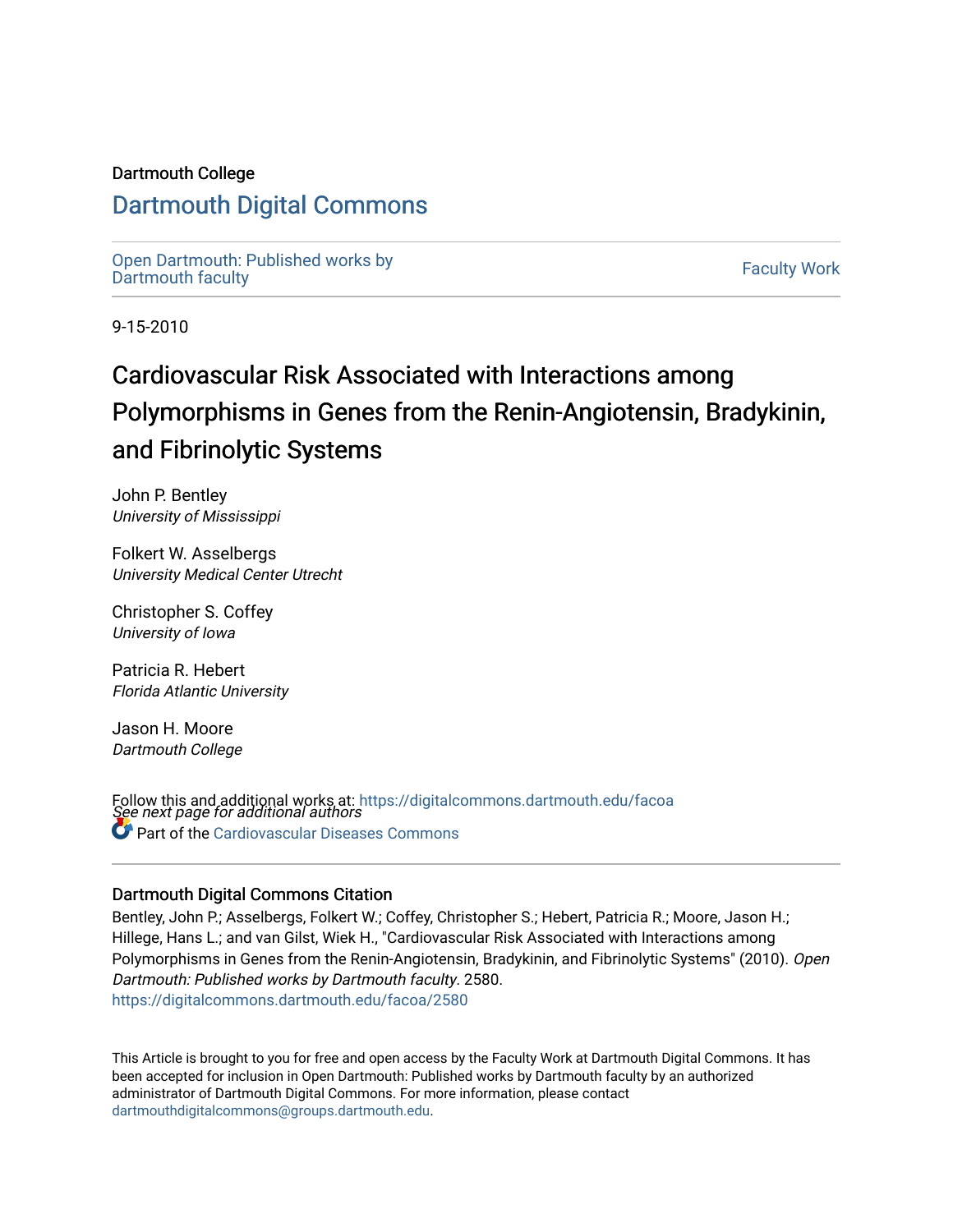## Authors

John P. Bentley, Folkert W. Asselbergs, Christopher S. Coffey, Patricia R. Hebert, Jason H. Moore, Hans L. Hillege, and Wiek H. van Gilst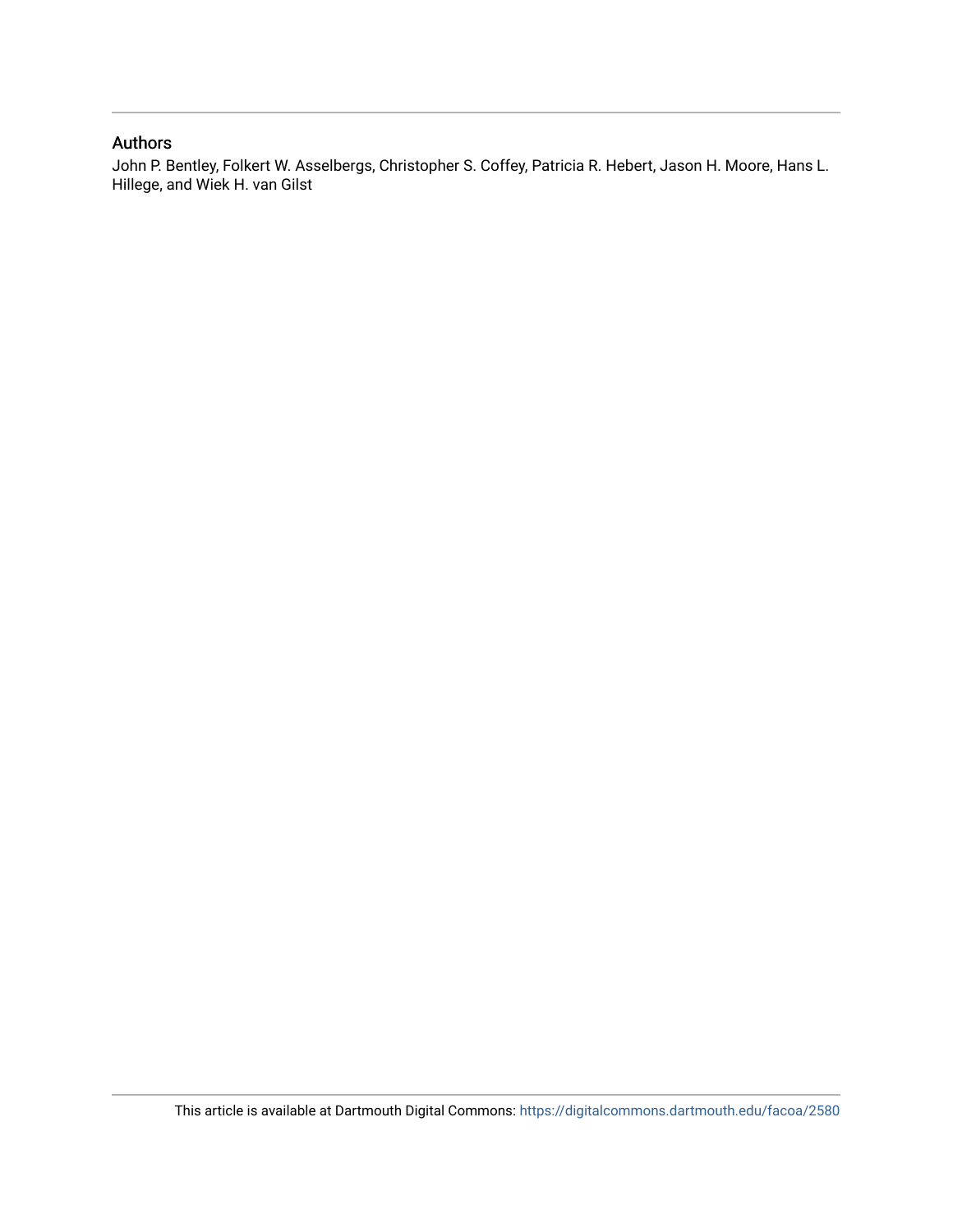## Cardiovascular Risk Associated with Interactions among Polymorphisms in Genes from the Renin-Angiotensin, Bradykinin, and Fibrinolytic Systems

## John P. Bentley<sup>1</sup>, Folkert W. Asselbergs<sup>2,6</sup>\*, Christopher S. Coffey<sup>3</sup>, Patricia R. Hebert<sup>4</sup>, Jason H. Moore<sup>5</sup>, Hans L. Hillege<sup>6</sup>, Wiek H. van Gilst<sup>7</sup>

1 Department of Pharmacy Administration, School of Pharmacy, University of Mississippi, University, Mississippi, United States of America, 2 Department of Cardiology, Division Heart & Lungs, University Medical Center Utrecht, Utrecht, The Netherlands, 3 Department of Biostatistics, College of Public Health, University of Iowa, Iowa City, Iowa, United States of America, 4 Charles E. Schmidt College of Biomedical Science, Florida Atlantic University, Boca Raton, Florida, United States of America, 5 Departments of Genetics and Community and Family Medicine, Dartmouth Medical School, Lebanon, New Hampshire, United States of America, 6 Department of Cardiology, University Medical Center Groningen, University of Groningen, Groningen, The Netherlands, 7Department of Experimental Cardiology, University Medical Center Groningen, University of Groningen, Groningen, The Netherlands

#### Abstract

Background: Vascular fibrinolytic balance is maintained primarily by interplay of tissue plasminogen activator (t-PA) and plasminogen activator inhibitor type 1 (PAI-1). Previous research has shown that polymorphisms in genes from the reninangiotensin (RA), bradykinin, and fibrinolytic systems affect plasma concentrations of both t-PA and PAI-1 through a set of gene-gene interactions. In the present study, we extend this finding by exploring the effects of polymorphisms in genes from these systems on incident cardiovascular disease, explicitly examining two-way interactions in a large populationbased study.

Methodology/Principal Findings: Data from the population-based PREVEND study in Groningen, The Netherlands  $(n = 8,138)$  were analyzed. The effects of the polymorphisms and their interactions on cardiovascular events were analyzed via Cox proportional hazards models. There was no association between five of the six polymorphisms singly and risk of cardiovascular disease. There was a significant main effect for the ACE I/D polymorphism for both dominant and additive coding schemes. There were significant interactions between the following polymorphism pairs even after adjustment for known risk factors: ACE I/D & PAI-1 4G/5G (p = 0.012), BDKRB2 C181T & ACE I/D (p = 0.016), BDKRB2 C58T & ACE I/D (p = 0.025), BDKRB2 exon 1 I/D & AT1R A1166C (p = 0.017), and BDKRB2 C58T & AT1R A1166C (p = 0.015).

Conclusions/Significance: This study suggests possible interactions between genes from the RA, bradykinin, and fibrinolytic systems on the risk of cardiovascular disease, extending previous research that has demonstrated that interactions among genes from these systems influence plasma concentrations of both t-PA and PAI-1. Further explorations of these interactions are needed.

Citation: Bentley JP, Asselbergs FW, Coffey CS, Hebert PR, Moore JH, et al. (2010) Cardiovascular Risk Associated with Interactions among Polymorphisms in Genes from the Renin-Angiotensin, Bradykinin, and Fibrinolytic Systems. PLoS ONE 5(9): e12757. doi:10.1371/journal.pone.0012757

Editor: Amanda Ewart Toland, Ohio State University Medical Center, United States of America

Received June 10, 2010; Accepted August 24, 2010; Published September 15, 2010

Copyright: © 2010 Bentley et al. This is an open-access article distributed under the terms of the Creative Commons Attribution License, which permits unrestricted use, distribution, and reproduction in any medium, provided the original author and source are credited.

Funding: This work was supported by National Institutes of Health (NIH) grant HL65234, HL67466, RR018787, LM010098, and by grant E.013 of Netherlands Kidney Foundation. Dr. F.W. Asselbergs is supported by a ZonMW Clinical Fellowship (grant 90700342). The funders had no role in study design, data collection and analysis, decision to publish, or preparation of the manuscript.

Competing Interests: The authors have declared that no competing interests exist.

\* E-mail: f.w.asselbergs@umcutrecht.nl

#### Introduction

Both tissue plasminogen activator (t-PA) and plasminogen activator inhibitor type 1 (PAI-1) are involved in thrombus formation and degradation. Vascular fibrinolytic balance is determined by the competing effects of t-PA and PAI-1 [1]. Factors that increase PAI-1 levels and decrease t-PA levels may increase the risk of thrombosis as both are risk markers for cardiovascular disease [2,3]. There is substantial evidence that both the renin-angiotensin (RA) and bradykinin system play a role in the regulation of PAI-1 and t-PA. Previous research has shown that infusion of angiotensin II increases PAI-1 levels in both hypertensive and normotensive patients [4]. In addition, ACE-inhibitors significantly decrease PAI-1 activity in patients with a myocardial infarction [5], in hypertensive subjects [6], and in postmenopausal women [7]. Bradykinin is a potent stimulator of t-PA in the coronary circulation and this effect was augmented by ACE-inhibition [8]. In addition, we previously demonstrated that levels of PAI-1 and t-PA in a population-based sample are partly determined by genetic polymorphisms from the RA and bradykinin systems [9]. Furthermore, we found significant interactions between polymorphisms from the renin-angiotensin (RA), bradykinin, and fibrinolytic systems on the plasma concentrations of t-PA and PAI-1 in two independent studies [10,11].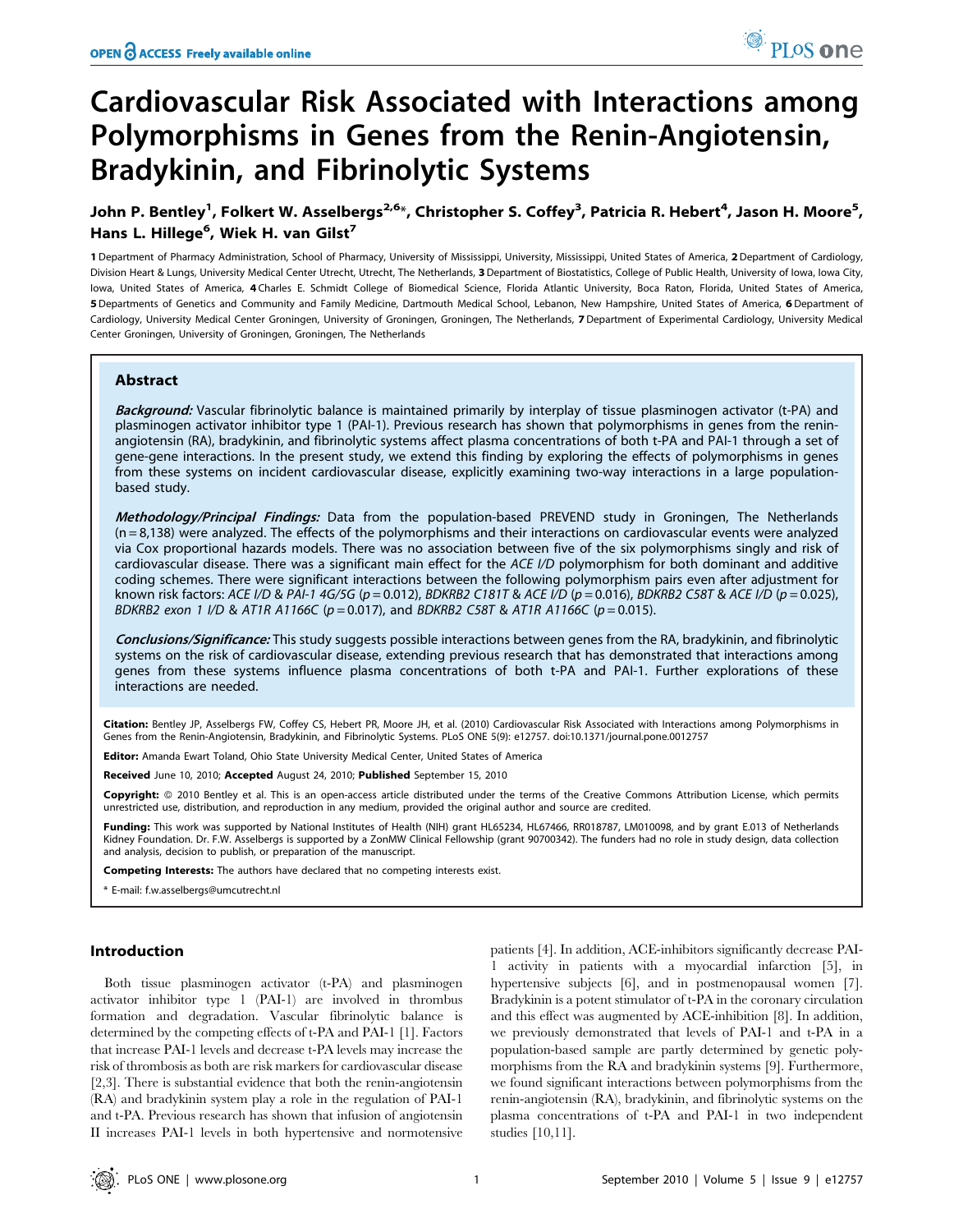Given their role with respect to regulating vascular fibrinolytic balance, it is possible that variations in polymorphisms in genes from these systems may ultimately influence the risk of cardiovascular disease. Some, but not all, studies have shown such associations [12–15]. Discrepant results for each individual polymorphism may be the result of interactions with another gene or genes, i.e., each genetic variation may be associated with cardiovascular risk only in the presence of certain other genetic variation. Such gene-gene interactions may occur in the absence of independent main effects. Thus, it is possible that interactions among genes from these three systems might modify the effect of these genes on the risk of cardiovascular disease. Studies often have limited power to explore gene-gene interactions necessitating the use of large datasets. Given this and the biologic plausibility of epistatic effects of polymorphism in genes from the RA, bradykinin, and fibrinolytic systems, the purpose of the present exploratory study was to examine the effects of two-way interactions among these polymorphisms on incident cardiovascular disease in a large, population-based study.

#### Methods

#### Study design and participants

Data analyzed in this study were obtained from the Prevention of Renal and Vascular End-stage Disease (PREVEND) study. The PREVEND study is a large observational study currently underway in the city of Groningen, the Netherlands (started in 1997–1998). The PREVEND cohort consists of a random sample of subjects with less than 10 mg/L of urinary albumin and a selected sample of subjects with greater than 10 mg/L of urinary albumin. A total of 8,592 subjects completed the total screening program and were followed over time. Details of the study have been described previously [16]. The original study was approved by a local medical ethics committee and all participants gave written informed consent.

The combined endpoint for the present analysis was incident cardiovascular disease, defined as death from CVD (ICD-10 I00- I02, I05-I15, I20-I28, I30-I52, I60-I89, I95-I99), hospitalization for MI (ICD-10 I21, I22), percutaneous transluminal angioplasty (PCTA), or coronary artery bypass graft (CABG). The first welldefined cardiovascular event of each participant was used for analysis. Event-free survival time for each participant was defined as the period from the date of the outpatient clinic baseline assessment to the date of death, MI, PCTA, or CABG or death from any cause or until December 31, 2005, the latest date on which information regarding specific causes of death follow-up information was available.

Only subjects with a negative history of coronary artery disease (CAD) at baseline were included in the present analysis. Previous documented CAD was defined as history of myocardial infarction, revascularization procedure, or obstructive coronary artery disease prior to inclusion in the PREVEND study. A history of myocardial infarction was based on subjects' medical history, including a structured questionnaire, and information on previous CAD was complemented by review of the medical report. This approach has been used by other published reports from the PREVEND study [17]. Of the 8,592 PREVEND subjects, 453 were excluded for this reason, and one additional subject was excluded due to a missing value on the selection variable (i.e., urinary albumin concentration), leaving an analysis sample of 8,138.

Demographic and clinical information was collected for each participant at baseline. In addition, genotyping was conducted on six polymorphisms as described by Asselbergs et al. [11]. These polymorphisms (with rs numbers), classified by system, can be

found in Table 1. Genotype information was unavailable for a number of participants. For example, the largest number of missing cases is for the ACE I/D polymorphism (missing 674 subjects or 8.3% of the analysis sample). About 89% of the subjects had complete data on all six polymorphisms  $(n = 7,260)$ . To evaluate the potential impact of missing genotype information, six new variables were created to identify cases that had missing data on each of the polymorphisms and another variable to indicate whether a case was missing data on any of the polymorphisms (composite variable). Times to first well-defined cardiovascular event between subjects with missing data and without missing data on each of the six polymorphisms (and the composite variable) were compared using Kaplan-Meier estimates. None of the logrank tests revealed significantly different survival curves  $df=1$ ,  $P > 0.50$  for each of the tests). Based on these findings, for each subsequent analysis, a complete-case approach was utilized (i.e., participants who were missing genotype information were excluded). A similar approach was used by Borggreve et al. [18].

#### Statistical analysis

SAS 9.1 (SAS Institute, Cary, NC, USA) and STATA SE 9.1 (StataCorp LP, College Station, TX, USA) were used for data analysis. The effects of the polymorphisms on cardiovascular events were analyzed via Cox proportional hazards models. The proportional hazards assumption for the polymorphisms and potential confounders (i.e., demographic and clinical variables) were assessed by graphing log-log survival functions and by evaluation interactions between each variable with time. These examinations suggested that there were no substantial violations of the proportional hazards assumption.

In the screening phase of the PREVEND study, subjects with an elevated UAE were over-sampled to acquire sufficient subjects with microalbuminuria ( $n = 5,661$  with UAC  $\geq 10$  mg/L and  $n = 2,477$  with UAC <10 mg/L at baseline in the present analysis sample). To overcome this selection bias in the present study, design-based analyses were performed using sampling probability weights. Due to this weighting method, our conclusions can be generalized for the general population [19]. Previously published reports from the PREVEND study have implemented similar design-based analyses [20,21]. The design-based Cox regression models were built with STATA.

As an initial step, the unadjusted, unmoderated effects of each polymorphism were examined. Prior to this analysis, all genotypes were coded  $(AA = 0, Aa = 1, aa = 2)$  to capture additive effects,  $(AA = 0, Aa$  or  $aa = 1)$  to capture dominant effects, and  $(AA)$  or  $Aa = 0$ ,  $aa = 1$ ) to capture recessive effects (where  $AA =$ homozygous wild-type,  $Aa$  = heterozygous, and  $aa$  = homozygous variant; see Table 1 for the correspondence of AA, Aa, and aa to each genotype for each polymorphism).

The second step was to analyze unadjusted, two-way interaction effects for the 15 possible pairs of polymorphisms. For each pair, nine possible interaction effects were tested (additive by additive, additive by dominant, additive by recessive, dominant by additive, dominant by dominant, dominant by recessive, recessive by additive, recessive by dominant, and recessive by recessive). We used an uncorrected significance level of  $\alpha = 0.10$  as suggestive evidence for interaction and a more conservative significance level of  $\alpha$  = 0.025 as strong evidence for interaction. A similar approach was used by Asselbergs et al. [11] who argue that given the exploratory and early-stage nature of their work, they were more concerned with false negatives (type II errors) than false positives (type I errors). A comparable argument can be made for the present hypothesis-generating study. For readers wishing to use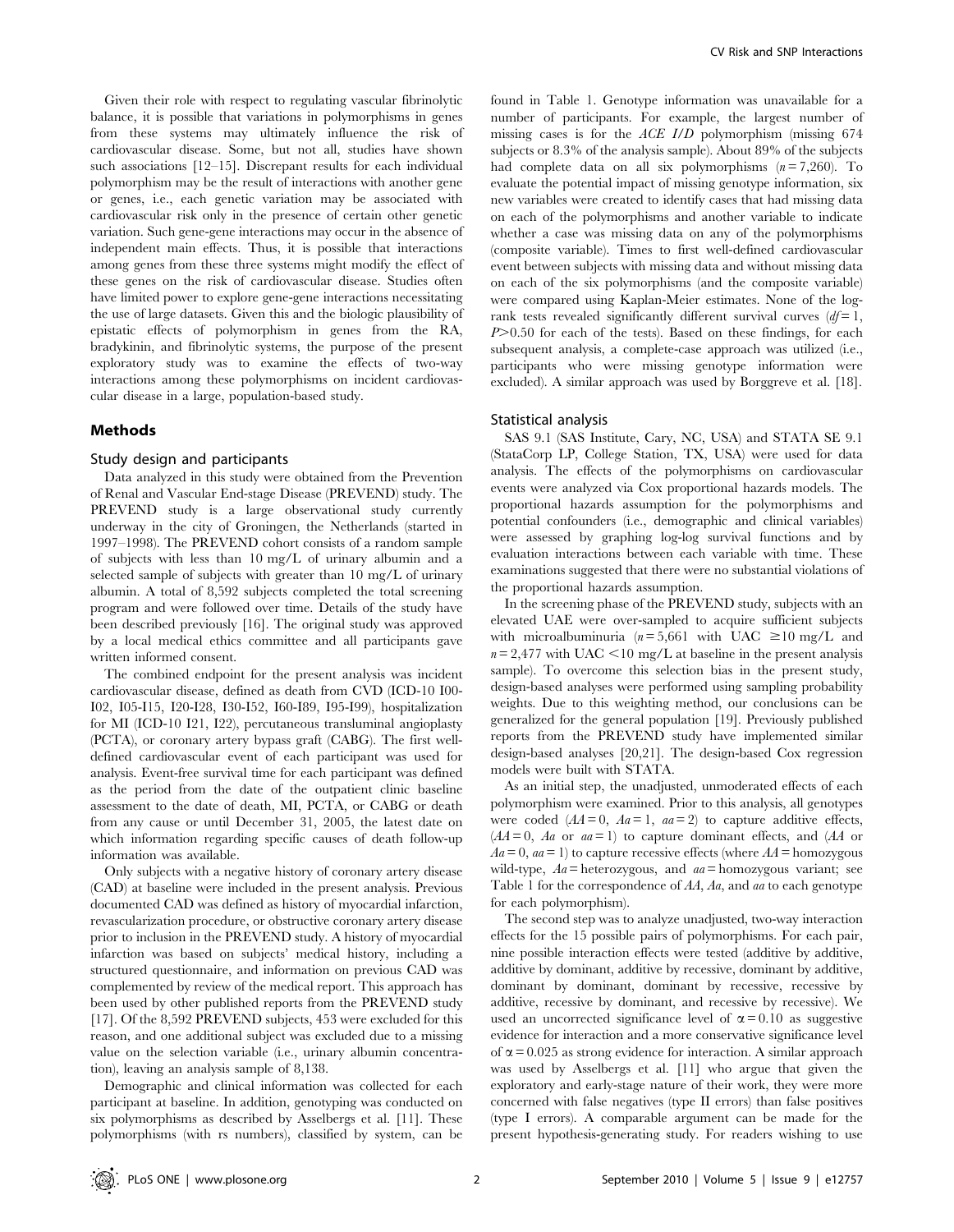**Table 1.** Baseline characteristics of study population ( $n = 8,138$ ).

| Characteristic                                   | Subcategory  | Mean (SD) or % |
|--------------------------------------------------|--------------|----------------|
| Age $(n = 8, 138)$                               |              | 48.6 (12.5)    |
| Body mass index (kg/m <sup>2</sup> ) (n = 8,050) |              | 26.0(4.2)      |
| Presence of diabetes $(n = 7,981)$               |              | 3.4%           |
| Systolic blood pressure (mmHg) $(n = 8, 134)$    |              | 128.7 (20.2)   |
| Diastolic blood pressure (mmHg) $(n = 8, 134)$   |              | 73.9 (9.8)     |
| HDL cholesterol (mmol/L) $(n = 7,940)$           |              | 1.3(0.4)       |
| Total cholesterol (mmol/L) $(n = 8,072)$         |              | 5.6(1.1)       |
| C-reactive protein (mg/L) $(n = 7,721)$          |              | 2.6(4.9)       |
| Current smoking status ( $n = 8,109$ )           |              | 38.1%          |
| Waist-hip ratio $(n = 8,052)$                    |              | 0.88(0.09)     |
| Sex $(n = 8, 138)$                               | Male         | 48.9%          |
|                                                  | Female       | 51.1%          |
| <b>Bradykinin system</b>                         |              |                |
| Bradykinin receptor B2 C181T                     | CC(AA)       | 80.0%          |
| (BDKRB2 C181T) (rs1046248) (n = 7,873)           | CT(Aa)       | 18.7%          |
|                                                  | $TT$ (aa)    | 1.3%           |
| Bradykinin receptor B2 C58T                      | CC(AA)       | 33.1%          |
| (BDKRB2 C58T) (rs1799722) (n = 7,880)            | CT(Aa)       | 48.2%          |
|                                                  | $TT$ (aa)    | 18.8%          |
| Bradykinin receptor B2 exon 1 insertion/deletion | $-9/-9$ (AA) | 28.6%          |
| (BDKRB2 exon 1 $I/D$ ) <sup>1</sup> (n = 7,796)  | $-9/+9$ (Aa) | 50.7%          |
|                                                  | $+9/+9$ (aa) | 20.7%          |
| Renin-angiotensin system                         |              |                |
| Angiotensin II receptor type I A1166C            | AA (AA)      | 50.1%          |
| $(AT1R A1166C)$ (rs5186) (n = 7,740)             | AC (Aa)      | 41.1%          |
|                                                  | $CC$ (aa)    | 8.8%           |
| Angiotensin converting enzyme insertion/deletion | ACE II (AA)  | 24.8%          |
| $(ACE I/D)$ (rs4646994) (n = 7,464)              | ACE ID (Aa)  | 48.3%          |
|                                                  | ACE DD (aa)  | 26.9%          |
| <b>Fibrinolytic system</b>                       |              |                |
| Plasminogen activator inhibitor-1 4G5G           | 5G5G (AA)    | 21.6%          |
| (PAI-1 4G/5G) (rs1799768) (n = 7,774)            | 4G5G (Aa)    | 49.1%          |
|                                                  | $4G4G$ (aa)  | 29.3%          |

<sup>1</sup>The BDKRB2 exon 1 polymorphism was done with primers flanking the 9 basepair insertion/deletion site, 5'-FAM-AGCCCTTGAAAGATGAGCTGT as forward primer and 59-CTCTGTGCTGGGACAGTTTG as reversed primer, resulting in 222 and 213 basepair products for the insertion or deletion allele, respectively. doi:10.1371/journal.pone.0012757.t001

more stringent criteria, P values for these tests are reported in supporting information tables S1a-S1f.

The third step of the analysis was to adjust the estimates by including the following demographic and clinical variables collected at baseline: sex, age, body mass index, presence of diabetes, systolic and diastolic blood pressure, HDL cholesterol, total cholesterol, c-reactive protein, current smoking status, and waist-to-hip ratio. Prior to interpretation, for pairs of polymorphisms where there were multiple significant interactions (e.g., additive-additive and dominant-recessive), we selected the model that provided the most parsimonious fit to the data using Akaike's information criterion (AIC) from the covariate-adjusted model.

Finally, because there is some evidence that the prediction of plasma t-PA/PAI-1 levels by these polymorphisms may differ by sex [9] and that the relationship between plasma concentrations of t-PA/PAI-1 and cardiovascular disease-related traits may also differ by sex [22], we evaluated whether the significant interactions differed by sex by fitting three-way interactions (sex x genotype1 x genotype2) in both the unadjusted and adjusted models.

### Results

Baseline demographic and clinical characteristics of the sample can be found in Table 1. Groups with small numbers of cases can lead to large parameter estimates and standard errors (i.e., instability of model fitting) in Cox regression. The frequency for the homozygous variant genotype for the BDKRB2 C181T polymorphism (TT) was rare (1.3%). Therefore, neither recessive coding (i.e.,  $TT$  versus  $CT + CC$ ) nor additive coding (i.e.,  $CC$ versus CT versus TT) were used for this polymorphism in any analysis. The symbol ''N/A'' reflects these models in subsequent tables.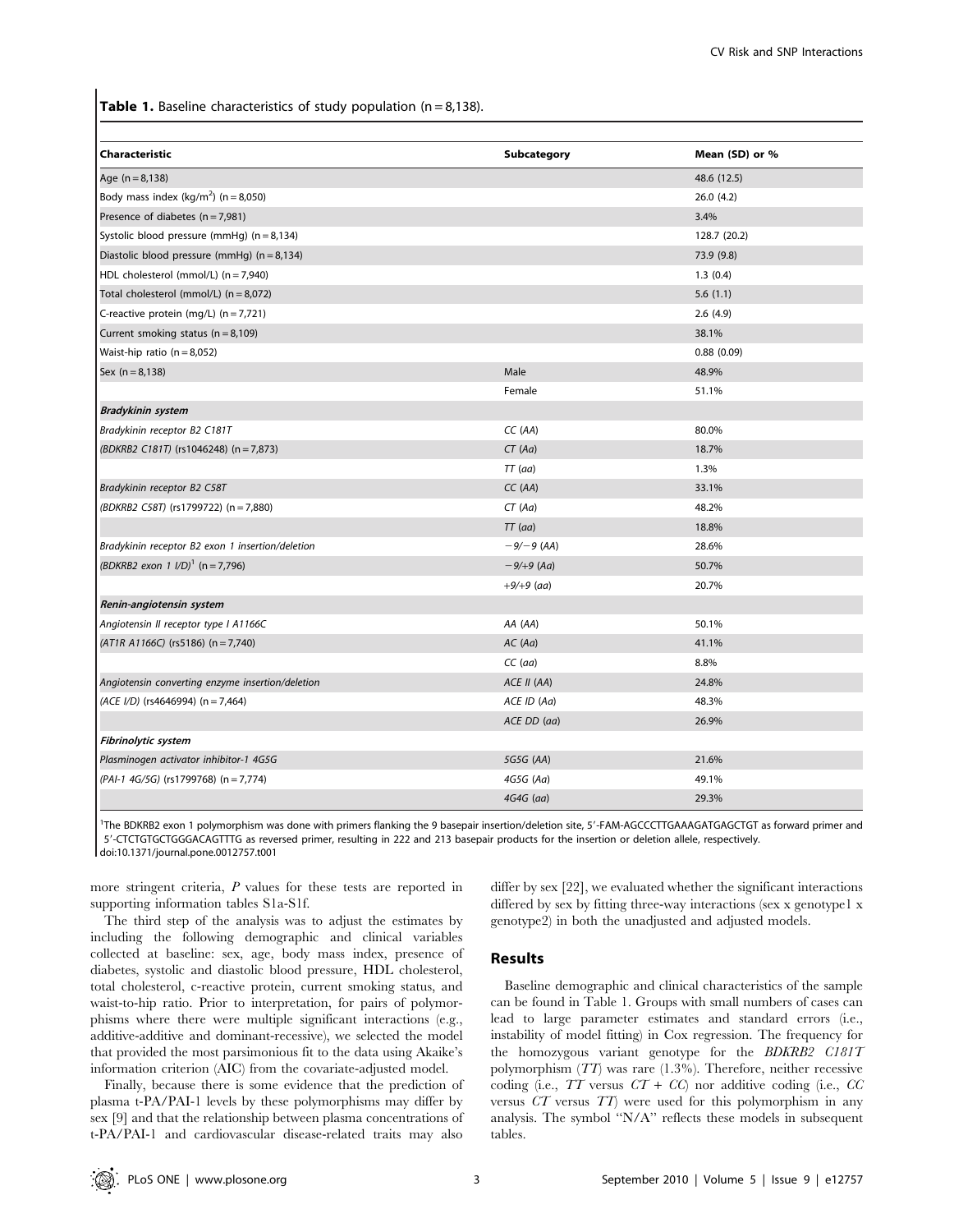During a median follow-up of 7.52 years (range 1 day to 8.3 years), a total of  $n = 463$  events were detected among the 8,138 subjects in the dataset (5.7%). Table 2 presents results of the analysis of the unadjusted, unmoderated effects of each polymorphism for each coding scheme. Five of the six polymorphisms showed non-significant effects. However, the main effect for the ACE I/D polymorphism was significant at the 0.05 level for the dominant (HR = 0.72, 95% CI: 0.52–0.99,  $P = 0.042$ ) as well as the additive coding scheme  $H = 0.79$ , 95% CI: 0.65–0.98,  $P = 0.029$ . The findings suggest a smaller hazard associated with the presence of each  $ACE$  D allele (i.e., moving from 0 ( $ACE$  II genotype) to 1 (ACE ID genotype) to 2 (ACE DD genotype)). This effect is opposite of what one would expect to find based on previous research. The ACE DD genotype has been found to be associated with increased levels of PAI-1 in some [23], but not all [24], studies and also increased levels of angiotensin-converting enzyme (ACE) [25]. High levels of both PAI-I and ACE promote thrombosis.

We found evidence for RAS-fibrinolytic and bradykinin-RAS interaction effects on incident CVD  $(P$  values for the statistical tests for unadjusted two-way interactions among the polymorphisms are provided supporting information tables S1a-S1f. Significant results with strong or suggestive evidence for interaction are in bold). A total of 6 gene-gene interactions were detected out of 15 possible pairs of polymorphisms. Of the 9 possible interactions for the combination of  $ACE I/D$  and  $PAI-1$  4G/5G, 8 were significant (the  $ACE I/D \times PAI-1$  4G/5G (recessive-dominant) was the only non-significant interaction for this pair).

A summary of the 16 gene-gene interactions with strong or suggestive evidence can be found in Table 3 along with the covariate-adjusted results. The model with the lowest AIC among covariate-adjusted models within each pair of polymorphisms is noted. For one of the interactions (i.e., AT1R A1166C x PAI-1 4G/ 5G), it appears that adjusting for known risk factors attenuates the suggestive significance observed in the unadjusted analysis (unadjusted  $P = 0.026$ , adjusted  $P = 0.151$ ). Hence, this interaction is not further explored. Statistical significance was maintained for the other five interactions following adjustment for potential confounders.

The subgroup effects of the five remaining gene-gene interactions are further explored in Table 4. The BDKRB2 C58T x ACE I/D interaction shows non-significant subgroup effects in the unadjusted model and one significant subgroup effect only after adjustment for covariates. Given these findings and the exploratory nature of this study, we do not provide further interpretations of this interaction. For the four remaining interactions, the interaction appears to be due to significant effects of one genetic variation only at certain levels of other genetic variation (Table 4). Each of these interactions is further described below.

Among those with at least one PAI-1 5G allele, there is a significantly lower hazard of cardiovascular disease associated with the presence of each ACE D allele (For PAI-1 4G5G: adjusted HR = 0.74, 95% CI: 0.60–0.92; For PAI-1 5G5G: adjusted HR = 0.49, 95% CI: 0.32–0.75). For those with the PAI-1 4G4G genotype, the effect of the ACE I/D polymorphism was in the opposite direction, but not statistically significant (adjusted HR = 1.13, 95% CI: 0.79–1.62).

Among those with at least one ACE I allele, individuals with the BDKRB2 C181T TT or BDKRB2 C181T CT genotypes had a significantly higher hazard of cardiovascular disease as compared to those who carried the BDKRB2 C181T CC genotype (adjusted  $HR = 1.77$ , 95% CI: 1.20–2.61). For those with the *ACE DD* genotype, the effect of the BDKRB2 C181T polymorphism was in the opposite direction, but was not statistically significant in the adjusted model (although it was statistically significant in the model unadjusted for covariates) (adjusted  $HR = 0.52$ , 95% CI:  $0.21 - 1.31$ .

For those with the *AT1R A1166C AA* genotype, individuals with the BDKRB2 exon 1  $I/D +9/+9$  genotype had a significantly lower hazard of cardiovascular disease as compared to those who carried either the BDKRB2 exon 1 I/D  $-9/+9$  or  $-9/-9$  genotypes (adjusted HR  $= 0.45$ , 95% CI: 0.24–0.82). Among those with at least one AT1R A1166C C allele, the effect of the BDKRB2 exon 1 I/ D polymorphism was in the opposite direction, but was not statistically significant (adjusted  $HR = 1.08$ , 95% CI: 0.66–1.76).

For those with the AT1R A1166C AA genotype, individuals with the BDKRB2 C58T TT or BDKRB2 C58T CT genotypes had a significantly higher hazard of cardiovascular disease as compared to those who carried the BDKRB2 C58T CC genotype (adjusted  $HR = 1.67, 95\% \text{ CI: } 1.04 - 2.70$ . Among those with at least one AT1R A1166C C allele, the effects of the BDKRB2 C58T polymorphism were in the opposite direction, but not statistically significant.

To assess whether the four significant gene-gene interactions varied by sex, three-way interaction terms were added to each model (sex x genotype1 x genotype2), along with the appropriate lower order effects (i.e., the main effects plus the following two-way interactions: genotype1 x genotype2, sex x genotype1, and sex x

|                                 | Dominant Model <sup>1</sup> | Recessive Model <sup>2</sup> | Additive model (linear<br>$model$ <sup>3</sup> |
|---------------------------------|-----------------------------|------------------------------|------------------------------------------------|
| <b>Gene Polymorphism</b>        | HR $(P$ value)              | HR $(P$ value)               | HR $(P$ value)                                 |
| $BDKRB2 C181T (n = 7,805)$      | 1.12(0.510)                 | N/A                          | N/A                                            |
| $BDKRB2$ C58T (n = 7,809)       | 0.94(0.657)                 | 1.11(0.579)                  | 1.00(0.996)                                    |
| BDKRB2 exon 1 $1/D$ (n = 7,728) | 1.00 (0.986)                | 0.76(0.132)                  | 0.92(0.377)                                    |
| $AT1R A1166C (n = 7,675)$       | 1.12(0.443)                 | 1.08(0.760)                  | 1.08(0.458)                                    |
| $ACE I/D (n = 7,405)$           | 0.72(0.042)                 | 0.76(0.114)                  | 0.79(0.029)                                    |
| $PAI-1$ 4G/5G (n = 7,706)       | 0.87(0.425)                 | 0.88(0.440)                  | 0.90(0.338)                                    |

 ${}^{1}AA = 0$ , Aa or aa = 1.

 $^2$ AA or Aa = 0, aa = 1.

doi:10.1371/journal.pone.0012757.t002

 $A^3AA = 0$ ,  $Aa = 1$ ,  $aa = 2$ .

For the correspondence of AA, Aa, and aa to each genotype for each polymorphism, see Table 1.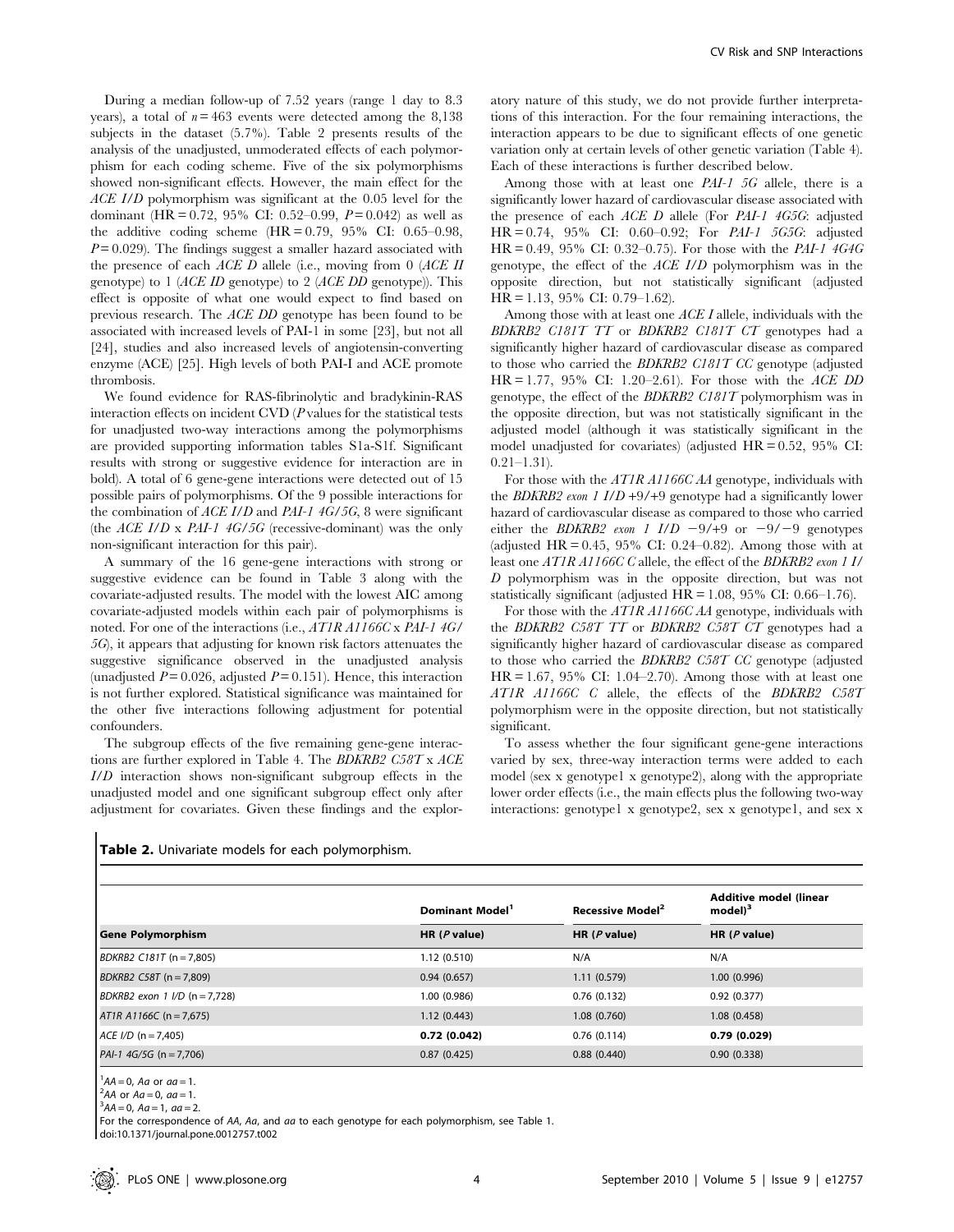Table 3. Summary of the 16 significant interactions.

| Interaction                     | Covariate unadjusted         | Covariate adjusted <sup>2</sup> |
|---------------------------------|------------------------------|---------------------------------|
| <b>RAS-Fibrinolytic</b>         |                              |                                 |
| ACE I/D x PAI-1 4G/5G           |                              |                                 |
| Additive-dominant               | $P = 0.060$ , AIC = 5539.332 | $P = 0.060$ , AIC = 4536.416    |
| dominant-additive               | $P = 0.014$ , AIC = 5536.024 | $P = 0.015$ , AIC = 4534.768    |
| dominant-recessive              | $P = 0.046$ , AIC = 5540.314 | $P = 0.106$ , AIC = 4541.769    |
| dominant-dominant               | $P = 0.043$ , AIC = 5539.895 | $P = 0.015$ , AIC = 4535.571    |
| recessive-additive              | $P = 0.054$ , AIC = 5543.344 | $P = 0.117$ , AIC = 4543.034    |
| Additive-recessive              | $P = 0.011$ , AIC = 5535.290 | $P = 0.024$ , AIC = 4535.330    |
| recessive-recessive             | $P = 0.033$ , AIC = 5543.093 | $P = 0.038$ , AIC = 4541.215    |
| Additive-additive <sup>1</sup>  | $P = 0.007$ , AIC = 5532.568 | $P = 0.012$ , AIC = 4531.608    |
| AT1R A1166C x PAI-1 4G/5G       |                              |                                 |
| dominant-dominant <sup>1</sup>  | $P = 0.026$ , AIC = 5759.063 | $P = 0.151$ , AIC = 4683.674    |
| <b>Bradykinin-RAS</b>           |                              |                                 |
| <b>BDKRB2 C181T x ACE I/D</b>   |                              |                                 |
| dominant-additive               | $P = 0.079$ , AIC = 5547.935 | $P = 0.106$ , AIC = 4541.118    |
| dominant-recessive <sup>1</sup> | $P = 0.015$ , AIC = 5546.962 | $P = 0.016$ , AIC = 4539.052    |
| <b>BDKRB2 C58T x ACE I/D</b>    |                              |                                 |
| recessive-dominant <sup>1</sup> | $P = 0.093$ , AIC = 5549.522 | $P = 0.025$ , AIC = 4544.774    |
| BDKRB2 exon 1 I/D x AT1R A1166C |                              |                                 |
| recessive-dominant <sup>1</sup> | $P = 0.076$ , AIC = 5635.521 | $P = 0.028$ , AIC = 4577.440    |
| recessive-additive              | $P = 0.087$ , AIC = 5635.938 | $P = 0.017$ , AIC = 4578.655    |
| BDKRB2 C58T x AT1R A1166C       |                              |                                 |
| recessive-additive <sup>1</sup> | $P = 0.020$ , AIC = 5766.845 | $P = 0.051$ , AIC = 4686.709    |
| recessive-recessive             | $P = 0.003$ , AIC = 5768.088 | $P = 0.015$ , AIC = 4693.869    |

<sup>1</sup>Indicates most parsimonious model for the set of significant models within this pair of polymorphisms (model with lowest AIC among the covariate-adjusted models).<br><sup>2</sup>Countiate adjusted models are adjusted for sex, age, <sup>2</sup>Covariate-adjusted models are adjusted for sex, age, body mass index, presence of diabetes, systolic and diastolic blood pressure, HDL, total cholesterol, c-reactive protein, current smoking status, and waist-to-hip ratio.

doi:10.1371/journal.pone.0012757.t003

genotype2). For three of the four interactions, none of the threeway interactions were statistically significant at the 0.10 level of significance in the unadjusted or adjusted models. However, for the  $ACE I/D \times PAI-1 4G/5G$  (additive-additive) interaction, the three-way interaction was significant in the unadjusted  $(P = 0.028)$ and the adjusted models  $(P = 0.028)$ . Thus, sex may play a role in the ACE I/D x PAI-1 4G/5G interaction. Preliminary examination of the results suggests that the findings described earlier for the ACE I/D x PAI-1 4G/5G interaction may be stronger for females than for males. There was strong evidence of an ACE I/D x PAI-1  $4G/5G$  interaction effect for females (adjusted  $P = 0.001$ ), while the evidence was less convincing for males (adjusted  $P > 0.10$ ) (data not shown). Subsequent research is necessary to validate this finding.

#### **Discussion**

Vascular fibrinolytic balance is maintained primarily by an interplay of t-PA and PAI-1 [1] and polymorphisms in genes from the RA, bradykinin, and fibrinolytic systems may affect plasma concentrations of both t-PA and PAI-1 through a set of gene-gene interactions [10,11], suggesting a potential involvement of these systems in determining the risk of cardiovascular disease. The present study suggests possible interactions between the ACE I/D and PAI-1 4G/5G polymorphisms, the BDKRB2 C181T and ACE I/D polymorphisms, the BDKRB2 exon 1 I/D and AT1R A1166C polymorphisms, and the BDKRB2 C58T and AT1R A1166C polymorphisms on the risk of cardiovascular disease. The interaction between the ACE I/D and PAI-1 4G/5G polymorphisms appears to be robust to the choice of genotype coding scheme. Interestingly, several of these interactions were noted in a study of the epistatic effects of these polymorphisms on plasma t-PA and PAI-1 levels [11]. Specifically, 5 out of the 6 interactions noted in the present study were also found by Asselbergs et al. [11] to be significant in the prediction of t-PA or PAI-1 in either males or females – the exception is the BDKRB2 C181T x ACE I/D interaction).

The association between ACE I/D and risk of cardiovascular disease appears to be limited to those who carry the PAI-1 5G allele and suggests a protective effect of the ACE D allele. While an unexpected finding, a protective effect of ACE DD in the presence of the PAI-1 5G allele is consistent with the multifactor dimensionality reduction analysis findings of Coffey et al. [26]. In addition, other studies showed also a protective effect of the D allele on the occurrence of thrombosis [27,28]. Interestingly, both studies found that the effect was more pronounced in men suggesting a gender interaction. Moreover, the absolute PAI-levels were lower in the *ACE DD* group in the presence of *PAI-1* 5G5G, which would be expected considering the observed protective effect in the present study (data not shown). Although not significant in the present study, there was a suggestion of increased risk of the ACE D allele among those with the PAI-1 4G4G genotype in the present study. This is consistent with previous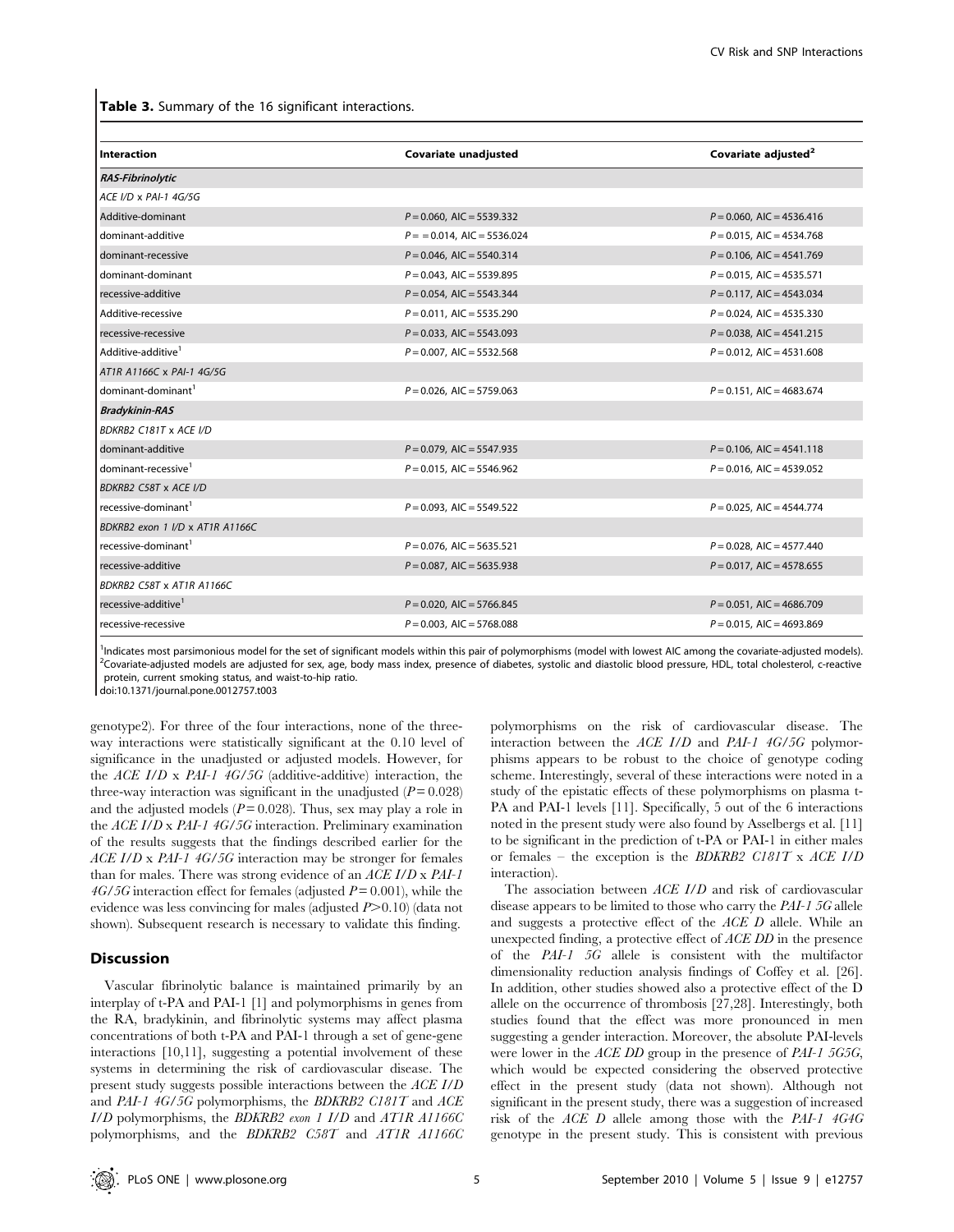Table 4. Adjusted and unadjusted hazard ratios for incident CVD for given gene polymorphism at levels of another polymorphism.

|                                                                                         | <b>Unadjusted HR</b> |       | Adjusted HR <sup>1</sup> |       |
|-----------------------------------------------------------------------------------------|----------------------|-------|--------------------------|-------|
| <b>Interaction</b>                                                                      | (95% CI)             | P     | (95% CI)                 | P     |
| ACE I/D (additive <sup>2</sup> ) x PAI-1 4G/5G (additive)                               |                      |       |                          |       |
| ACE I/D at PAI-1 4G4G                                                                   | $1.18(0.83 - 1.65)$  | 0.360 | $1.13(0.79-1.62)$        | 0.506 |
| ACE I/D at PAI-1 4G5G                                                                   | $0.78(0.64 - 0.96)$  | 0.018 | $0.74(0.60 - 0.92)$      | 0.008 |
| ACE I/D at PAI-1 5G5G                                                                   | $0.52(0.36 - 0.76)$  | 0.001 | $0.49(0.32 - 0.75)$      | 0.001 |
| BDKRB2 C181T (dominant) x ACE I/D (recessive)                                           |                      |       |                          |       |
| BDKRB2 C181T (TT + CT versus CC) at ACE DD                                              | $0.41(0.17-0.99)$    | 0.049 | $0.52(0.21 - 1.31)$      | 0.165 |
| BDKRB2 C181T (TT + CT versus CC) at ACE II or ACE ID                                    | $1.36(0.93 - 1.99)$  | 0.118 | $1.77(1.20-2.61)$        | 0.004 |
| BDKRB2 C58T (recessive) x ACE I/D (dominant)                                            |                      |       |                          |       |
| BDKRB2 C58T (TT versus $CT + CC$ ) at ACE II                                            | $1.64(0.88 - 3.05)$  | 0.118 | $2.23(1.21 - 4.09)$      | 0.010 |
| BDKRB2 C58T (TT versus $CT + CC$ ) at ACE DD or ACE ID                                  | $0.85(0.53 - 1.34)$  | 0.477 | $0.92(0.57-1.48)$        | 0.717 |
| BDKRB2 exon 1 I/D (recessive) x AT1R A1166C (dominant)                                  |                      |       |                          |       |
| BDKRB2 exon 1 I/D (+9/+9 versus $-9/+9$ + $-9/-9$ ) at AT1R A1166C AA                   | $0.52(0.30-0.90)$    | 0.019 | $0.45(0.24 - 0.82)$      | 0.009 |
| BDKRB2 exon 1 I/D (+9/+9 versus $-9/+9$ + $-9/$ -9) at AT1R A1166C CC or AT1R A1166C AC | $1.01(0.62 - 1.64)$  | 0.967 | $1.08(0.66 - 1.76)$      | 0.770 |
| BDKRB2 C58T (recessive) x AT1R A1166C (additive)                                        |                      |       |                          |       |
| BDKRB2 C58T (TT versus $CT + CC$ ) at AT1R A1166C AA                                    | $1.57(1.00-2.46)$    | 0.046 | $1.67(1.04 - 2.70)$      | 0.035 |
| BDKRB2 C58T (TT versus $CT + CC$ ) at AT1R A1166C AC                                    | $0.86(0.56 - 1.33)$  | 0.498 | $0.98(0.64 - 1.52)$      | 0.941 |
| BDKRB2 C58T (TT versus $CT + CC$ ) at AT1R A1166C CC                                    | $0.47(0.21 - 1.08)$  | 0.076 | $0.58(0.25 - 1.35)$      | 0.207 |

<sup>1</sup>Adjusted for sex, age, body mass index, presence of diabetes, systolic and diastolic blood pressure, HDL, total cholesterol, c-reactive protein, current smoking status, and waist-to-hip ratio.

<sup>2</sup> Additive model coding for ACE I/D:  $II = 0$ , ID = 1, DD.

doi:10.1371/journal.pone.0012757.t004

basic science and human clinical studies. Both the ACE DD genotype and the PAI-1 4G allele are associated with increased PAI-1 levels [23,29,30], which promotes thrombosis and is a known risk factor for myocardial infarction.

The other three interactions involve the bradykinin and RA systems. Bradykinin plays an important role in determining t-PA levels. In addition to its role in the inflammatory process, bradykinin is a potent endothelial cell stimulant that has been shown to induce the acute release of t-PA from the endothelium through a B2 receptor mechanism [31]. In addition, ACEinhibition augments the effects of bradykinin on the B2 receptor, which leads to t-PA release from the endothelium [32], providing a mechanistic explanation for the interaction between the bradykinin and RA systems. Moreover, genetic polymorphisms of the RAS and bradykinin genes showed epistatic effects on both PAI-1 as t-PA levels among females and males, similar to the results in the current study.

Controlling for traditional risk factors of cardiovascular disease did not lead to substantive changes in the results with respect to statistical significance. However, this does not allow us to totally rule out chance as a potential explanation of the findings. Although there are plausible biologic mechanisms to support interactions among genes from the RA, bradykinin, and fibrinolytic systems, this study used an exploratory analysis plan searching for all possible two-way interactions between six genes. Furthermore, for each possible pair of polymorphisms, we tested nine different interactions based on different genotype coding schemes. Multiple tests increase the possibility of chance associations, especially when conducting a non-replicated study. Given that these tests are correlated in the present study, it is difficult to calculate how many interactions are expected by chance. However, by making some simplifying assumptions, and noting that a total of 105 interactions were tested (nine possible

interaction effects were tested for the 15 possible pairs of polymorphisms minus 30 interactions since only dominant coding was used for the *BDKRB2 C181T* polymorphism), one can estimate that under the null hypothesis, one would expect 2.6 and 10.5 interactions to be nominally significant at  $\alpha = 0.025$  and  $\alpha = 0.10$ , respectively, by chance alone (as described earlier, these are the two uncorrected significance levels used in the present study). We found a total of 16 significant gene-gene interactions  $(P<0.10)$ , most of which remained significant after adjusting for known risk factors. The findings of significant interactions between genes from the RA, bradykinin, and fibrinolytic systems on the risk of cardiovascular disease warrant further exploration, including attempting to replicate these results in other populations with other study designs.

It is important to recognize that cardiovascular disease is a relatively infrequent event in this cohort due to the young age (mean 48.6 years at baseline) and gender composition (51% female). The onset of symptoms is age related and additional cardiovascular events are expected to be observed in the PREVEND cohort as more time passes. In addition, the penetrance of the alleles may also be age related. Future analyses should examine whether these potential interactions remain as additional events become available and the population grows older.

Furthermore, because this study was limited to the investigation of potential two-way interactions, future studies should consider higher-order interactions using a multifactor dimensionality reduction (MDR) type analysis [33,34]. Such analyses have revealed the presence of gene-gene interactions in the absence of statistically significant independent main effects and also may assist in confirming the findings of the current exploratory study. Future research should also explore the role of sex in moderating these interactions. Finally, although this study was intended to evaluate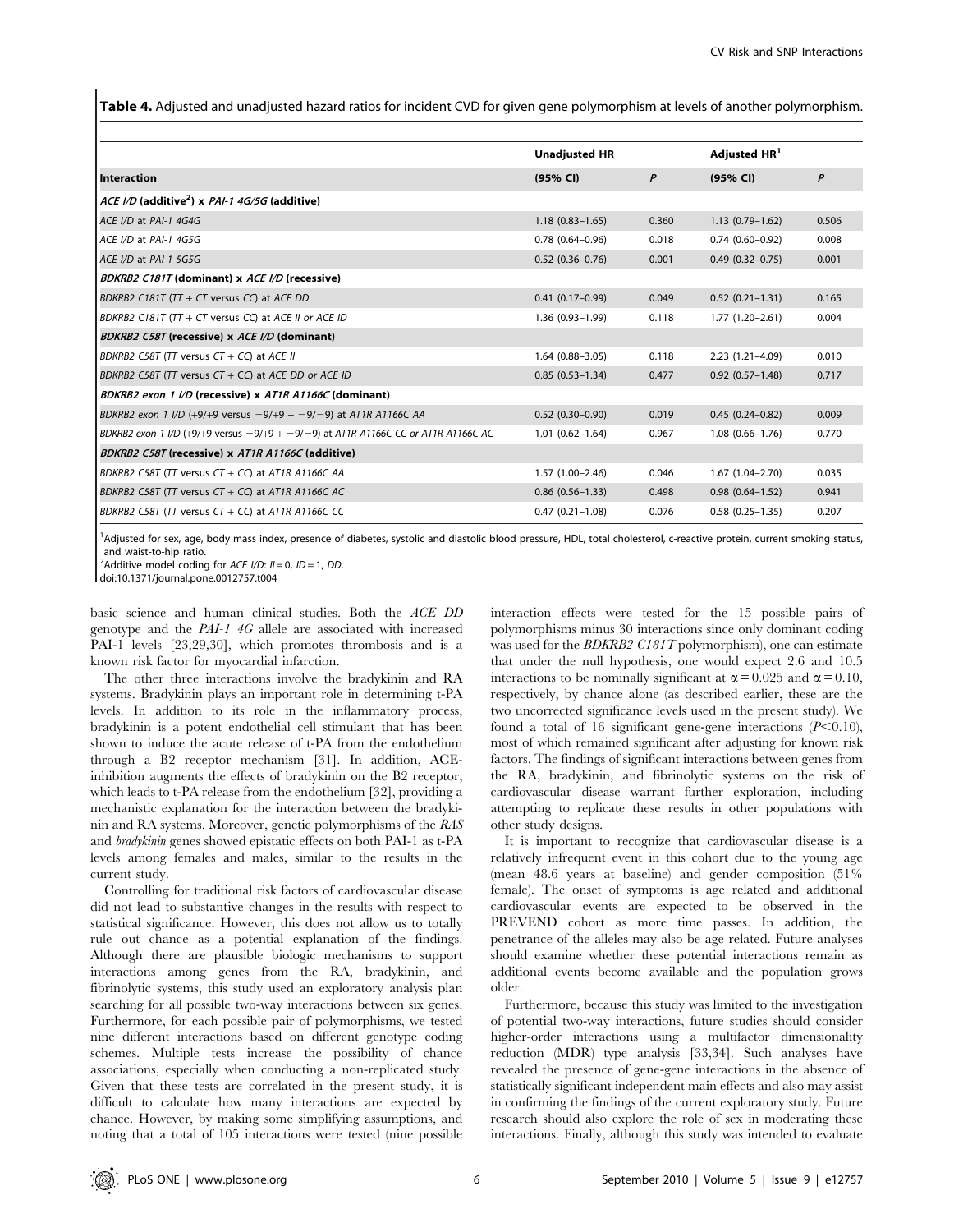possible underlying mechanisms and not to suggest the use of these gene polymorphisms as diagnostic tools, it may be of some interest to explore whether the significant gene-gene interactions found in the present study can improve the predictive ability of known models [35,36].

In summary, this study suggests possible interplay between genes from the RA, bradykinin, and fibrinolytic systems on the risk of cardiovascular disease, extending previous research that has demonstrated that interactions among genes from these systems influence plasma concentrations of both t-PA and PAI-1.

#### Supporting Information

Table S1 Table S1a - S1f. P values for the unadjusted first-order gene-gene interactions are reported in supporting information tables S1a-S1f.

#### References

- 1. Saksela O, Rifkin DB (1988) Cell-associated plasminogen activation: Regulation and physiological functions. Annu Rev Cell Biol 4: 93–126.
- 2. Thögersen AM, Jansson JH, Boman K, Nilsson TK, Weinehall L, et al. (1998) High plasminogen activator inhibitor and tissue plasminogen activator levels in plasma precede a first acute myocardial infarction in both men and women: Evidence for the fibrinolytic system as an independent primary risk factor. Circulation 98: 2241–2247.
- 3. Wiman B, Andersson T, Hallqvist J, Reuterwall C, Ahlbom A, et al. (2000) Plasma levels of tissue plasminogen activator/plasminogen activator inhibitor-1 complex and von Willebrand factor are significant risk markers for recurrent myocardial infarction in the Stockholm Heart Epidemiology Program (SHEEP) study. Arterioscler Thromb Vasc Biol 20: 2019–2023.
- 4. Ridker PM, Gaboury CL, Conlin PR, Seely EW, Williams GH, et al. (1993) Stimulation of plasminogen activator inhibitor in vivo by infusion of angiotensin II. Evidence of a potential interaction between the renin-angiotensin system and fibrinolytic function. Circulation 87: 1969–1973.
- 5. Vaughan DE, Rouleau JL, Ridker PM, Arnold JM, Menapace FJ, et al. (1997) Effects of ramipril on plasma fibrinolytic balance in patients with acute anterior myocardial infarction. HEART Study Investigators. Circulation 96: 442–447.
- 6. Brown NJ, Agirbasli M, Vaughan DE (1999) Comparative effect of angiotensinconverting enzyme inhibition and angiotensin II type 1 receptor antagonism on plasma fibrinolytic balance in humans. Hypertension 34: 285–290.
- 7. Brown NJ, Abbas A, Byrne D, Schoenhard JA, Vaughan DE (2002) Comparative effects of estrogen and angiotensin-converting enzyme inhibition on plasminogen activator inhibitor-1 in healthy postmenopausal women. Circulation 105: 304–309.
- 8. Minai K, Matsumoto T, Horie H, Ohira N, Takashima H, et al. (2001) Bradykinin stimulates the release of tissue plasminogen activator in human coronary circulation: Effects of angiotensin-converting enzyme inhibitors. J Am Coll Cardiol 37: 1565–1570.
- 9. Asselbergs FW, Williams SM, Hebert PR, Coffey CS, Hillege HL, et al. (2006) The gender-specific role of polymorphisms from the fibrinolytic, reninangiotensin, and bradykinin systems in determining plasma t-PA and PAI-1 levels. Thromb Haemost 96: 471–477.
- 10. Moore JH, Smolkin ME, Lamb JM, Brown NJ, Vaughan DE (2002) The relationship between plasma t-PA and PAI-1 levels is dependent on epistatic effects of the ACE I/D and PAI-1 4G/5G polymorphisms. Clin Genet 62: 53–59.
- 11. Asselbergs FW, Williams SM, Hebert PR, Coffey CS, Hillege HL, et al. (2007) Epistatic effects of polymorphisms in genes from the renin-angiotensin, bradykinin, and fibrinolytic systems on plasma t-PA and PAI-1 levels. Genomics 89: 362–369.
- 12. Cambien F, Poirier O, Lecerf L, Evans A, Cambou JP, et al. (1992) Deletion polymorphism in the gene for angiotensin-converting enzyme is a potent risk factor for myocardial infarction. Nature 359: 641–644.
- 13. Ruiz J, Blanche´ H, Cohen N, Velho G, Cambien F, et al. (1994) Insertion/ deletion polymorphism of the angiotensin-converting enzyme gene is strongly associated with coronary heart disease in non-insulin-dependent diabetes mellitus. Proc Natl Acad Sci U S A 91: 3662–3665.
- 14. Eriksson P, Kallin B, van't Hooft FM, Båvenholm P, Hamsten A (1995) Allelespecific increase in basal transcription of the plasminogen-activator inhibitor 1 gene is associated with myocardial infarction. Proc Natl Acad Sci U S A 92: 1851–1855.
- 15. Margaglione M, Cappucci G, Colaizzo D, Giuliani N, Vecchione G, et al. (1998) The PAI-1 gene locus 4G/5G polymorphism is associated with a family history of coronary artery disease. Arterioscler Thromb Vasc Biol 18: 152–156.
- 16. Pinto-Sietsma SJ, Janssen WM, Hillege HL, Navis G, De Zeeuw D, et al. (2000) Urinary albumin excretion is associated with renal functional abnormalities in a nondiabetic population. J Am Soc Nephrol 11: 1882–1888.

Found at: doi:10.1371/journal.pone.0012757.s001 (0.09 MB DOC)

#### Acknowledgments

A portion of this work was described in a paper submitted by Dr. John P. Bentley in partial fulfillment of the requirements for the M.S. degree in Biostatistics at the University of Alabama at Birmingham. We would like to thank Dr. Charles Katholi and Dr. David Redden, both of the University of Alabama at Birmingham, for providing comments on an earlier version of the manuscript.

#### Author Contributions

Conceived and designed the experiments: JPB FWA CSC JHM HLH WHvG. Performed the experiments: FWA HLH. Analyzed the data: JPB FWA CSC. Contributed reagents/materials/analysis tools: JHM WHvG. Wrote the paper: JPB FWA CSC JHM HLH WHvG.

- 17. Geluk CA, Post WJ, Hillege HL, Tio RA, Tijssen JG, et al. (2008) C-reactive protein and angiographic characteristics of stable and unstable coronary artery disease: Data from the prospective PREVEND cohort. Atherosclerosis 196: 372–382.
- 18. Borggreve SE, Hillege HL, Wolffenbuttel BH, de Jong PE, Zuurman MW, et al. (2006) An increased coronary risk is paradoxically associated with common cholesteryl ester transfer protein gene variations that relate to high high-density lipoprotein cholesterol: A population-based study. J Clin Endocrinol Metab 91: 3382–3388.
- 19. Skinner CJ, Holt D, Smith TMF (1989) Analysis of complex surveys. Chichester: John Wiley and Sons.
- 20. Verhave JC, Hillege HL, Burgerhof JG, Janssen WM, Gansevoort RT, et al. (2004) Sodium intake affects urinary albumin excretion especially in overweight subjects. J Intern Med 256: 324–330.
- 21. Mahmoodi BK, Gansevoort RT, Veeger NJ, Matthews AG, Navis G, et al. (2009) Microalbuminuria and risk of venous thromboembolism. JAMA 301: 1790–1797.
- 22. Asselbergs FW, Williams SM, Hebert PR, Coffey CS, Hillege HL, et al. (2007) Gender-specific correlations of plasminogen inhibitor-1 and tissue plasminogen activator levels with cardiovascular disease-related traits. J Thromb Haemost 5: 313–320.
- 23. Kim DK, Kim JW, Kim S, Gwon HC, Ryu JC, et al. (1997) Polymorphism of angiotensin converting enzyme gene is associated with circulating levels of plasminogen activator inhibitor-1. Arterioscler Thromb Vasc Biol 17: 3242–3247.
- 24. Pankow JS, Arnett DK, Borecki IB, Hunt SC, Eckfeldt JH, et al. (2000) Lack of association between the angiotensin-converting enzyme insertion/deletion polymorphism and plasminogen activator inhibitor-1 antigen levels in the National Heart, Lung, and Blood Institute Family Heart Study. Blood Coagul Fibrinolysis 11: 551–558.
- 25. Rigat B, Hubert C, Alhenc-Gelas F, Cambien F, Corvol P, et al. (1990) An insertion/deletion polymorphism in the angiotensin I-converting enzyme gene accounting for half the variance of serum enzyme levels. J Clin Invest 86: 1343–1346.
- 26. Coffey CS, Hebert PR, Ritchie MD, Krumholz HM, Gaziano JM, et al. (2004) An application of conditional logistic regression and multifactor dimensionality reduction for detecting gene-gene interactions on risk of myocardial infarction: The importance of model validation. BMC Bioinformatics 5: 49–58.
- 27. González Ordóñez AJ, Fernández Carreira JM, Medina Rodríguez JM, Martín Sánchez L, Alvarez Díaz R, et al. (2000) Risk of venous thromboembolism associated with the insertion/deletion polymorphism in the angiotensinconverting enzyme gene. Blood Coagul Fibrinolysis 11: 485–490.
- 28. Wells PS, Rodger MA, Forgie MA, Langlois NJ, Armstrong L, et al. (2003) The ACE D/D genotype is protective against the development of idiopathic deep vein thrombosis and pulmonary embolism. Thromb Haemost 90: 829– 834.
- 29. Dawson S, Hamsten A, Wiman B, Henney A, Humphries S (1991) Genetic variation at the plasminogen activator inhibitor-1 locus is associated with altered levels of plasma plasminogen activator inhibitor-1 activity. Arterioscler Thromb 11: 183–190.
- 30. Dawson SJ, Wiman B, Hamsten A, Green F, Humphries S, et al. (1993) The two allele sequences of a common polymorphism in the promoter of the plasminogen activator inhibitor-1 (PAI-1) gene respond differently to interleukin-1 in HepG2 cells. J Biol Chem 268: 10739–10745.
- 31. Brown NJ, Gainer JV, Murphey LJ, Vaughan DE (2000) Bradykinin stimulates tissue plasminogen activator release from human forearm vasculature through B(2) receptor-dependent, NO synthase-independent, and cyclooxygenaseindependent pathway. Circulation 102: 2190–2196.